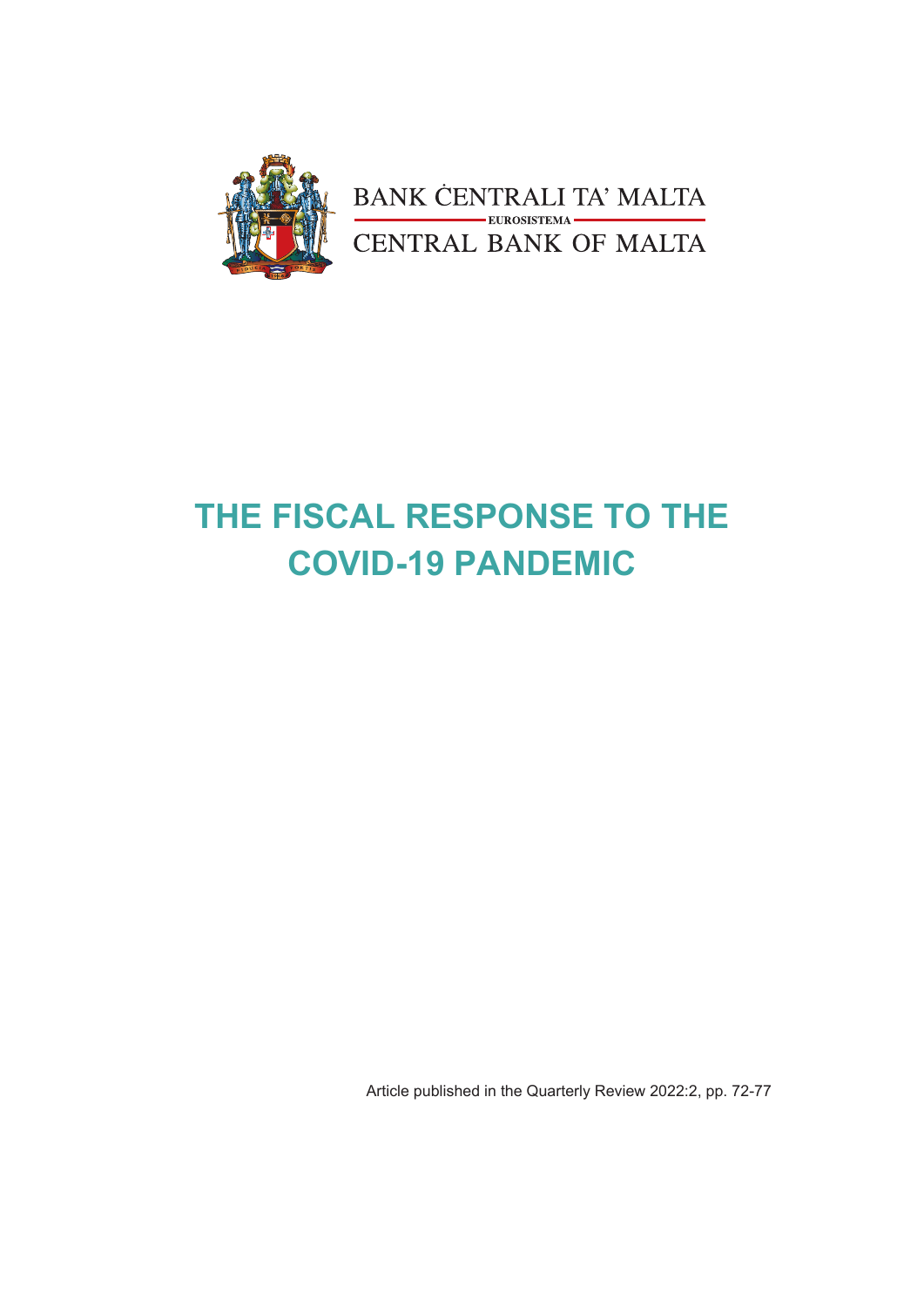## **BOX 4: THE FISCAL RESPONSE TO THE COVID-19 PANDEMIC1**

This analysis outlines the measures applied by the Maltese Government in response to the COVID-19 pandemic and assesses the impact of the pandemic on Malta's public finances.

## **Fiscal policy before the pandemic**

In the years prior to the pandemic, public finances improved significantly. Between 2012 and 2019, the headline balance-to-GDP ratio swung from a deficit to a surplus while



the debt-to-GDP ratio declined by 25.9 percentage points to stand at its lowest since 1996. This was partly achieved on the back of strong economic growth, which boosted tax receipts. This period was also characterized by an element of expenditure restraint, as increases in the largest government expenditure items – compensation of employees and social benefits – were outpaced by growth in nominal GDP. Growth was supported by fiscal policy, which was expansionary in five out of the last eight years prior to the pandemic (see Chart 1).

In most years, the fiscal stance adopted by the Maltese government was quite significant as it amounted to at least one percentage point of GDP.<sup>2</sup> When accounting for the Bank's estimate of the output gap, fiscal policy was countercyclical in 2012, 2013, 2016 and 2017 as the fiscal stance acted counter to the output gap. By contrast, in 2014, 2015, 2018 and 2019 fiscal policy was pro-cyclical as the Government adopted an expansionary fiscal stance in these periods, even if economic activity was not subdued.

## **Fiscal policy after the pandemic**

COVID-19 had a significant impact on public finances. The general government balance deteriorated from a surplus of 0.6% of GDP in 2019 to a deficit of 9.5% of GDP in 2020 and a deficit of 8.0% of GDP in 2021. Meanwhile, the debt-to-GDP ratio rose from 40.7% in 2019 to 53.4% in 2020 and 57.0% in 2021. This deterioration is due to a loss in tax revenue resulting

<sup>1</sup> Prepared by Juergen Attard and John Farrugia, senior economist and manager, respectively, in the Economic Analysis Department at the Central Bank of Malta. The views expressed are the authors' own and do not necessarily represent the views of the Central Bank of Malta.

<sup>2</sup> In this box, the fiscal stance represents the year-on-year change in the structural primary balance, i.e. the primary balance adjusted for the impact of the economic cycle and temporary government measures. The latter are defined as fiscal measures whose impact does not last for more than two years.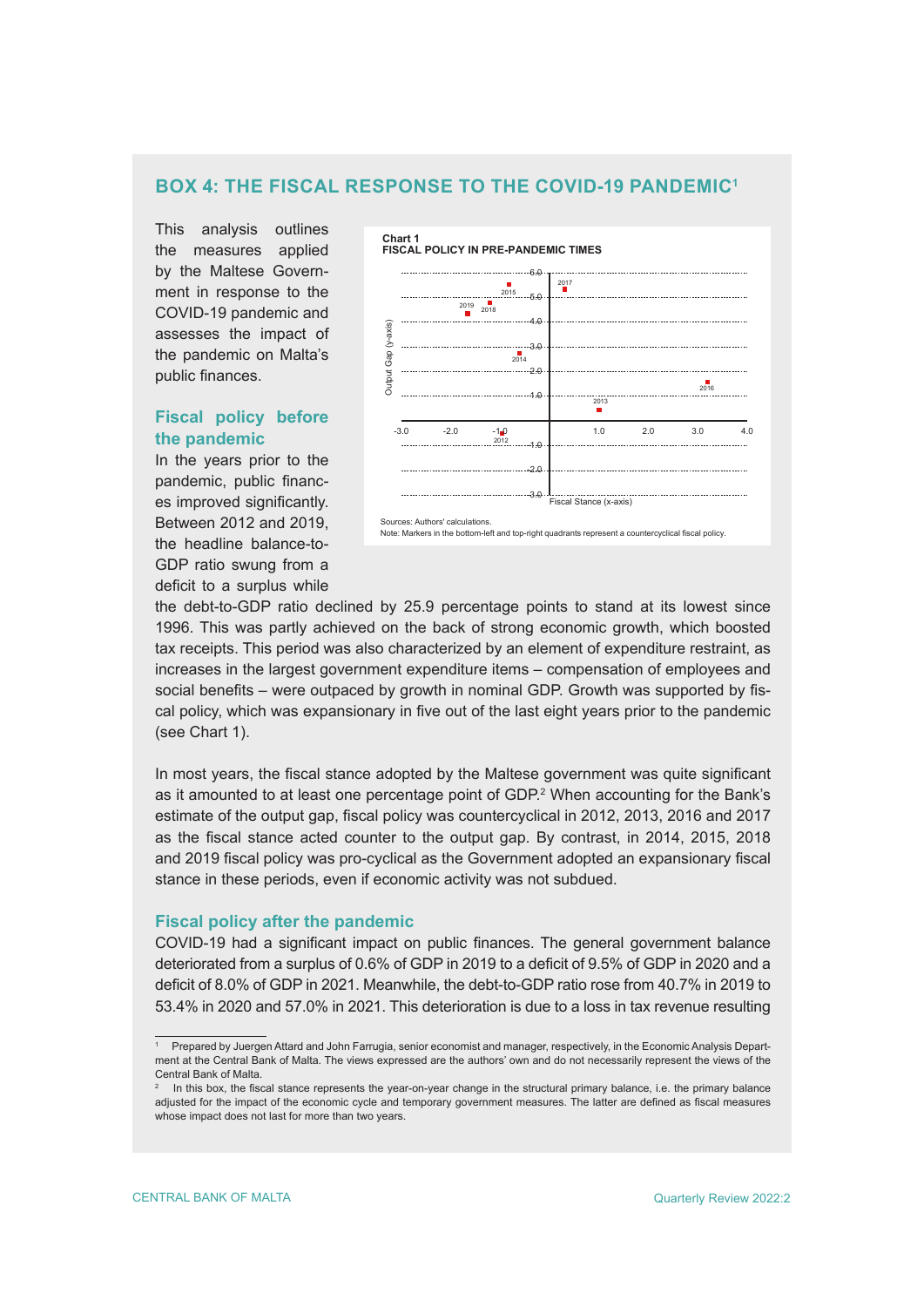from lower economic activity and higher spending due to the introduction of pandemic-related support measures. These issues are discussed in detail below.

#### **COVID-related support measures affecting the balance<sup>3</sup>**

Government introduced several support measures to cushion the negative economic shock caused by the containment measures. These can be classified into four categories, depending on their stated function (see Table 1). This classification is in line with the definitions used by the Maltese Government in its Stability Programme and Draft Budget Plan. The first category consists of economic support measures, which aid households and firms

## **Table 1 COVID-19 FISCAL MEASURES AFFECTING THE BUDGET BALANCE**

 $\alpha$  of  $CDP^{(1)}$ 

| זשט וט 10<br><b>Classification</b>   | <b>Measures impacting budget balance</b>                                                                                                                                                                                                                                                     | <b>ESA</b><br><b>Classification</b>                                                         | <b>Budgetary Impact</b> |      |
|--------------------------------------|----------------------------------------------------------------------------------------------------------------------------------------------------------------------------------------------------------------------------------------------------------------------------------------------|---------------------------------------------------------------------------------------------|-------------------------|------|
|                                      |                                                                                                                                                                                                                                                                                              |                                                                                             | 2020                    | 2021 |
| <b>Economic Support</b><br>Measures  | Wage supplement scheme, support to<br>workers in quarantine, distribution of<br>vouchers to households, reduction of<br>stamp duty on property purchases and<br>schemes to facilitate investment in<br>teleworking systems.                                                                  | Subsidies, indirect<br>taxes                                                                | 3.6                     | 3.1  |
| Social Measures                      | Additional social benefits to help<br>working parents, the unemployed,<br>persons with disabilities and persons<br>classified as 'vulnerable' by the<br>Superintendent of Public Health,<br>extension of the In-work Benefit and a<br>top-up of rent subsidies for low-income<br>households. | Social Benefits<br>other than in kind                                                       | 0.1                     | 0.0  |
| <b>Liquidity Support</b><br>Measures | Interest rate subsidy on CGS loans,<br>subsidised commercial electricity bills<br>for firms and a scheme to support<br>business undertakings to provide<br>training and development of their<br>workforce.                                                                                   | <b>Subsidies</b>                                                                            | 0.0                     | 0.2  |
| <b>Health-related Measures</b>       | Cost associated with containment and<br>treatment of the virus, testing,<br>purchase of additional equipment,<br>cleaning, cargo transportation,<br>purchase and distribution of vaccines,<br>other repatriation costs and the safe re-<br>opening of schools.                               | Intermediate<br>consumption,<br>Social benefits in<br>kind,<br>Compensation of<br>employees | 1.2                     | 0.9  |
| <b>Total Impact</b>                  |                                                                                                                                                                                                                                                                                              |                                                                                             | 5.0                     | 4.2  |

Source: Authors' calculations.

(1) Calculations based on NSO *News Release* 037/2022 (published on 1 March 2022).

Note: Figures may not add up due to rounding.

<sup>3</sup> The tax deferral scheme and the CGS are not covered in this assessment as these measures do not affect the budget balance. The former does not have an impact on the budget balance as the general government accounts are adjusted for accruals and hence consider deferred taxes as part of tax revenue earned in 2020 and 2021. Meanwhile, government guarantees do not affect the general government deficit unless they are called.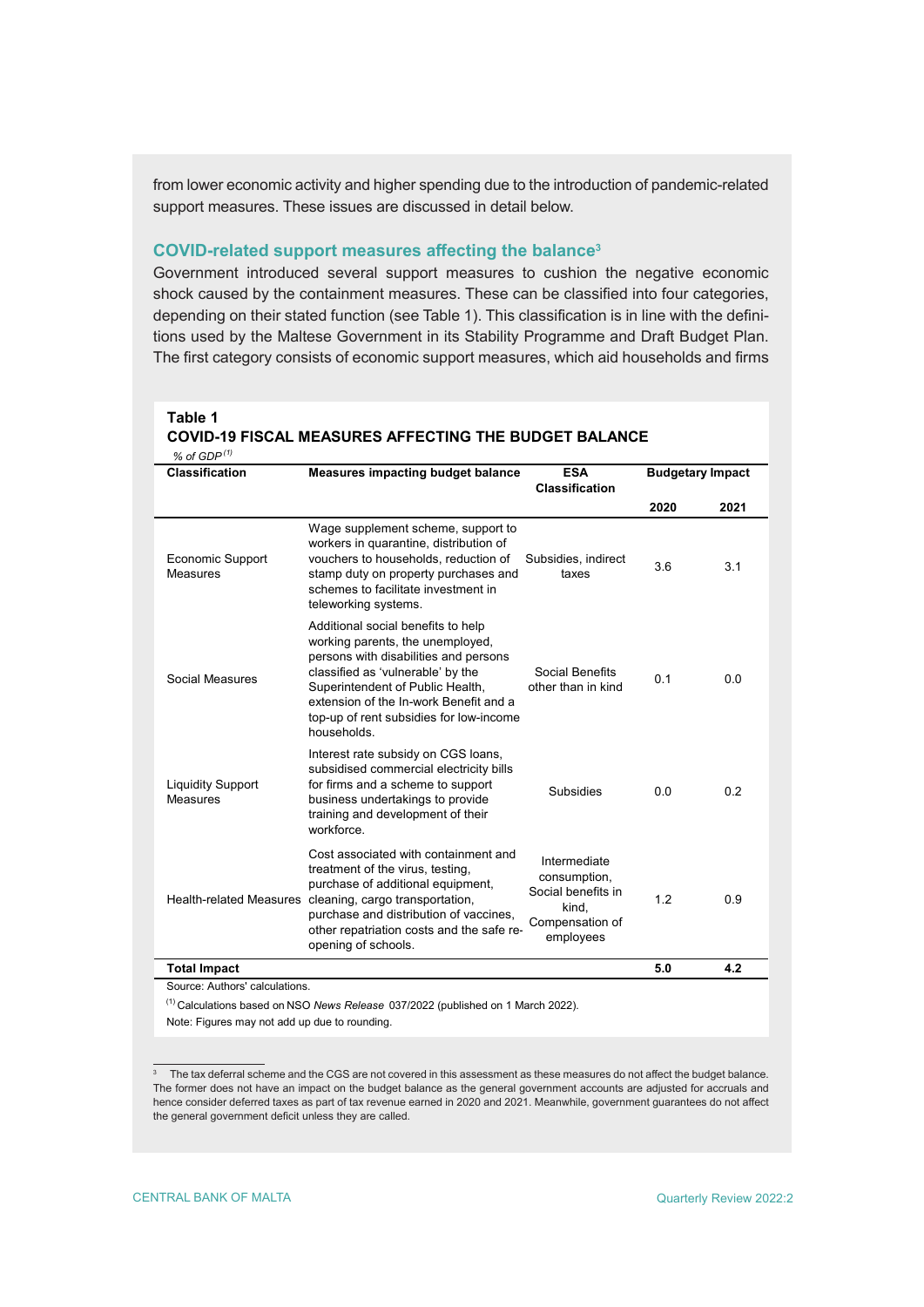to minimise the impact of COVID-19 on industries and employment. The second category refers to social measures which are intended to provide additional assistance to vulnerable households. A third category of measures includes liquidity support to firms to bolster their working capital. The final set of measures reflects health-related expenditure.

Overall, measures amounted around 5.0% of GDP in 2020 and 4.2% of GDP in 2021. In both years, more than 70% of these measures were in the form of economic support measures, particularly through the wage supplement scheme. In fact, outlays on the latter amounted to around 3.0% of GDP in 2020 and to 2.3% of GDP in 2021. The scheme cost less in 2021 as for most of the year, support was determined by the declared loss in turnover compared with pre-pandemic times. By contrast, in 2020, the level of support was the same for each firm within the same industry. Other significant economic support measures include the vouchers issued to households and the temporary reduction in stamp duty on property purchases.

Health-related spending represents the second largest form of COVID-related spending, amounting to around 1.2% of GDP in 2020 and 0.9% of GDP in 2021. Outlays were higher in 2020, when large orders for testing and protective equipment were made. At the time, Government also incurred significant costs related to repatriation of travellers and the safe reopening of schools once containment measures were eased later on.

Increased spending on social measures amounted to around 0.1% of GDP in total, with most of these outlays incurred in 2020. This spending was largely attributed to the introduction of benefits to parents who stopped working while their children were taught from home. Meanwhile, overall spending on liquidity measures amounted to around 0.2% of GDP, with most spending taking place in 2021. This mainly reflects refunds to commercial rents and electricity bills and subsidised interest on CGS loans.

According to the European System of Accounts (ESA) methodology, the fiscal measures introduced are mainly classified as subsidies, social benefits and intermediate consumption. The largest category of expenditure is subsidies and mainly reflects the wage supplement scheme and the introduction of household vouchers. The second largest expenditure component is intermediate consumption, which includes most health-related spending. Spending on social benefits reflects outlays on social measures and some health-related expenditure classified as social benefits in kind. On the revenue side, the main measures are classified as indirect taxes and largely reflect the reduction in stamp duty on property purchases.

In 2020, the introduction of the abovementioned measures led to a  $\epsilon$ 646.5 million deterioration in the public finances (see Chart 2). COVID-related measures continued to exert a deficit-increasing impact in 2021, albeit by slightly less than the previous year.

## **The impact of COVID-19 on tax revenue**

Measures that restricted mobility led to a significant decline in economic activity that was especially pronounced in contact-intensive services industries such as tourism and retail. The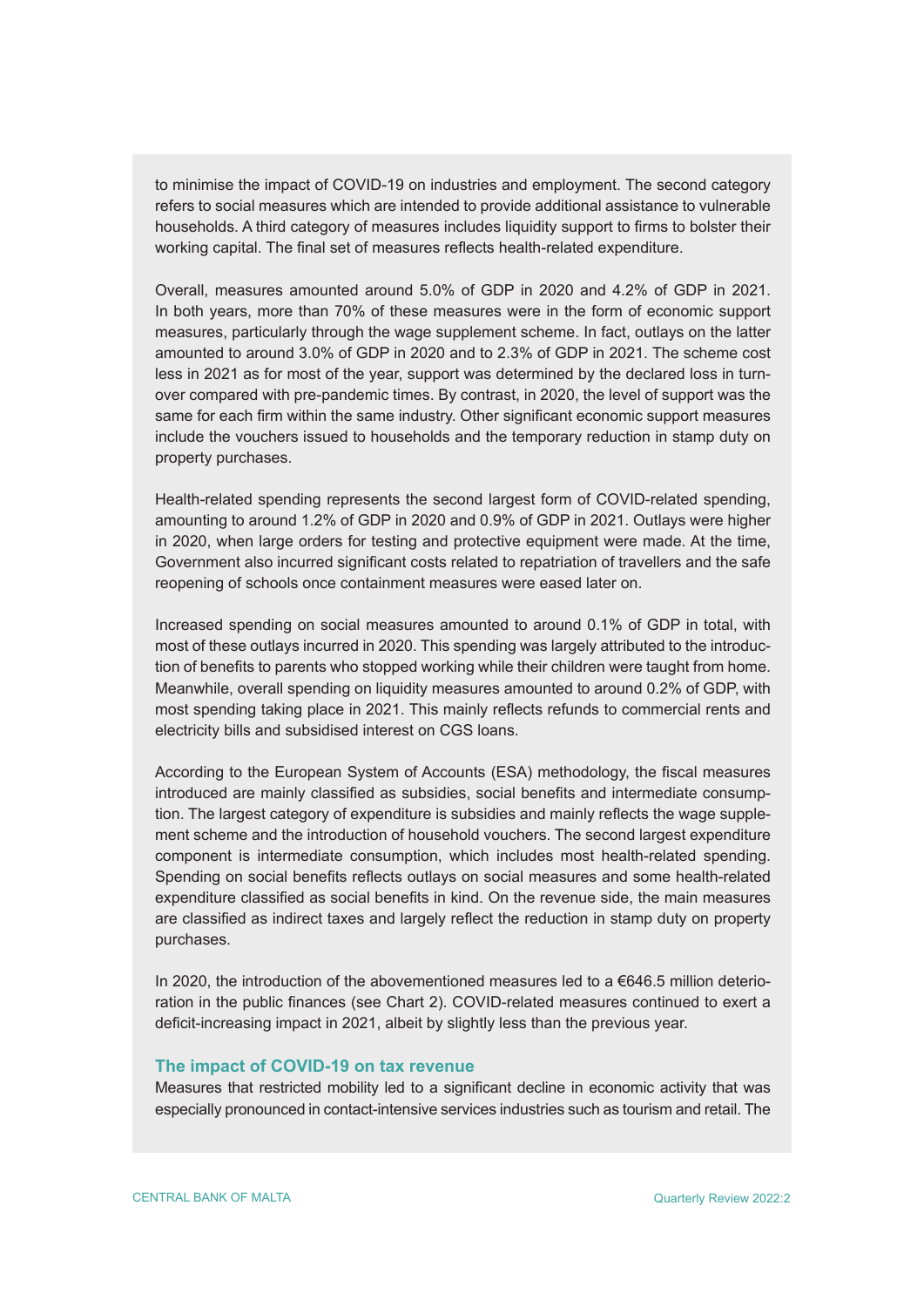contraction in economic activity resulted in lower inflows from indirect taxes, namely VAT, and taxes on corporations. When excluding the impact of COVID-19 measures, tax revenue in 2020 declined by €292.5 million (2.2% of GDP) compared with 2019 (see Chart 2). In 2021, this decline was completely reversed as a recovery in economic activity brought about a significant increase in direct taxes. Indirect taxes



also increased, but remained below their pre-pandemic level, reflecting the partial recovery of tourist activity.

## **Other issues affecting public finances**

During 2020 and 2021, government expenditure not related to COVID measures also exerted a deficit-increasing impact. This is mainly due to higher current expenditure, and partly reflects spending on budget measures such as an increase in retirement pensions, the extension of school transport to households and additional outlays on cancer treatment. Outlays in heath treatment excluding COVID also increased. The increase in costs in 2021 also reflects one-off payments to the EU budget and backdated payments following the signing of collective agreements.

Capital spending also increased between 2020 and 2021, driven by outlays on domesticallyfinanced infrastructural projects.

#### **Overall impact on deficit and debt ratios**

Chart 3 shows that changes in the fiscal balance in 2020 and 2021 were mostly driven by the implementation of support measures and cyclical developments. In 2020, extraordinary measures introduced during the pandemic account for around half of the deterioration in the deficit ratio. Another 40% of the change in the ratio was attributable to loss of revenue, through the cyclical impact, arising from the effects of COVID on economic activity.

In 2021, the decline in COVID-related measures as a share in GDP contributes around 40% of the narrowing of the deficit ratio. The cyclical component improved in 2021, owing to the partial closure of the negative output gap. Overall, however, it remained negative.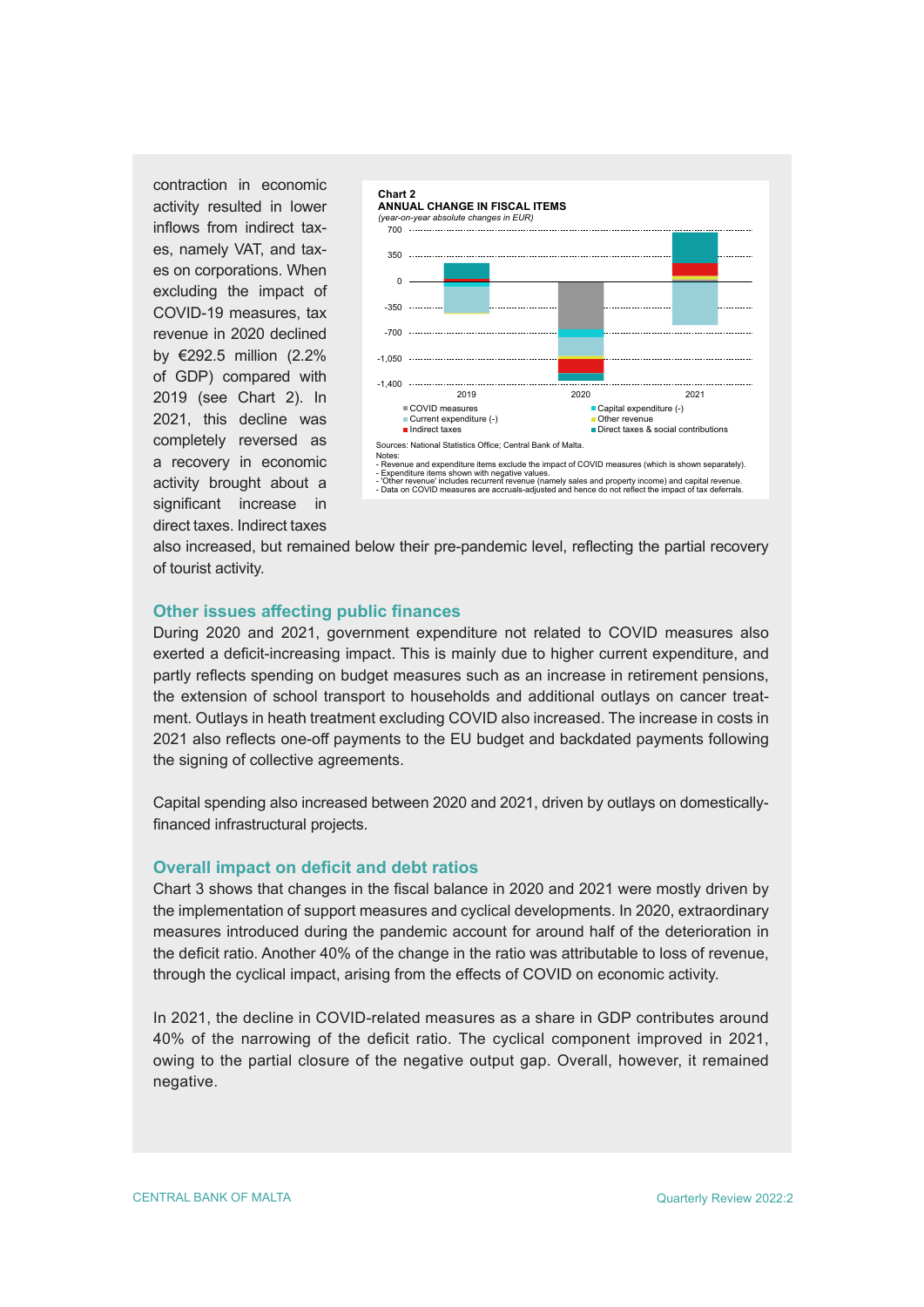In the years prior to the pandemic, a declining share of interest payments in GDP contributed towards an improvement in the public finances. This trend was interrupted in 2020 as interest payments had a neutral impact. In 2021, interest payments exerted a small deficit decreasing impact.

The underlying fiscal stance remained expansionary in 2020 and 2021, equivalent to around 1.0% of GDP in each year. This reflects the abovementioned increases in current and capital outlays. Fiscal policy thus remained countercyclical even after excluding COVID-related measures.

In level terms, the stock of general government debt rose from €5,720.2 million in 2019 to €8,284.4 million by end-2021. Its ratio in GDP rose by 16.3



Source: Authors' calculations.<br><sup>(1)</sup> Fiscal stance excludes the impact of COVID measures in 2020 and 2021.





percentage points over this period (see Chart 4). This mainly reflects additional borrowing to finance the shortfall in public finances. Debt-increasing deficit-debt adjustments also contributed slightly to the increase in the ratio. Although the interest-growth differential contributed to an increase in the debt ratio in 2020, this was reversed in 2021 once economic activity recovered.

## **Comparison with COVID-19 support measures in the euro area**

The size and composition of pandemic-related fiscal support measures was heterogeneous across euro area countries. In general, however, most countries introduced COVID-related measures in the form of subsidies to business in designated industries, job retention schemes, welfare payments to individuals and tax relief measures. Other measures include